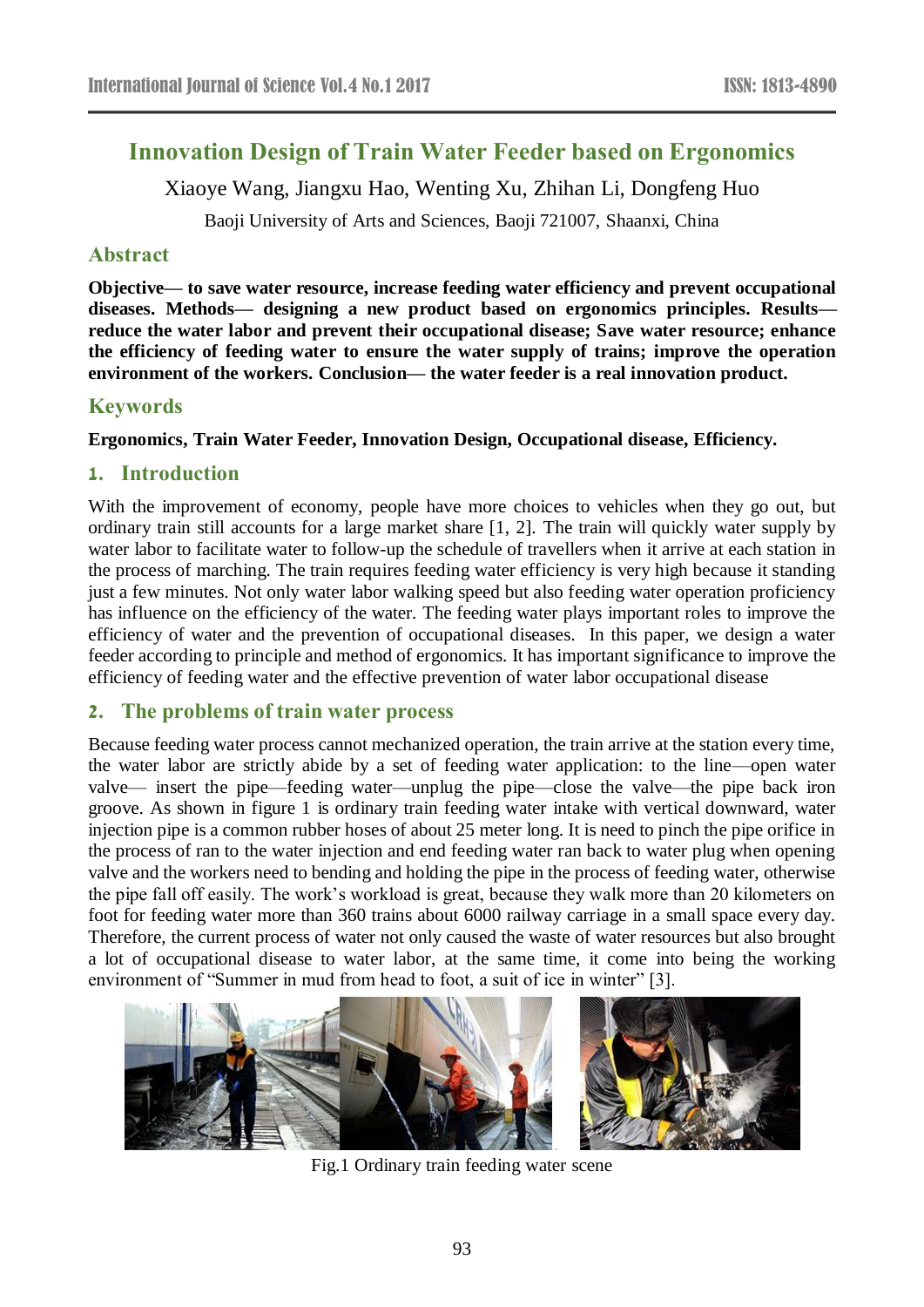### **3. The train water feeder design based on ergonomics**

It is be study of interaction of human - machine - environment in all kinds of work environment and consider coordination problems about the health, safety, comfort, efficiency in the life and work in the ergonomics. As water feeder, it contact with the workers in a long time. It will cause the occurrence of occupational diseases and reduce the efficiency of feeding water, at the same time it will lead to the passengers' travel inconvenience if the design of water feeder is unreasonable [4-6].



Fig.2 Hand chart

As shown in figure 2 is the palm structure diagrams. Water feeder apparatus as hand tools, the design should base on the following article of ergonomics.

- 1) Operating activities should be completed in the best activities scope of the hands;
- 2) Avoid local fatigue when repeat operations;
- 3) Avoid static power works;
- 4) The tools handle shape can't fit the palms to avoid palm tissue compression;
- 5) Avoid unreasonable operation posture.

# **4. The thinking and principle of train water feeder innovative design**

Aiming at the problems existing in the process of feeding water, water feeder is design from the following aspects according to ergonomics principle:

#### **4.1 Water feeder appearance**

#### **4.1.1 The water feeder handle length design**

Table 1 is hand sizes of 18 to 55 years male and female [7].

| Percentile        |        |     |     | 15  | 50  | 90  | 95  | 99  |
|-------------------|--------|-----|-----|-----|-----|-----|-----|-----|
| 4.6.1 hand length | Male   | 164 | 170 | 173 | 183 | 193 | 196 | 202 |
|                   | Female | 154 | 159 | 161 | 172 | 180 | 183 | 189 |
| 4.6.2 Hand wide   | Male   | 73  | 76  | 77  | 82  | 87  | 89  | 91  |
|                   | Female | 67  | 70  | 71  | 76  | 80  | 82  | 84  |

Table.1 Hand size of 18 to 55 years old male and female (mm)

Water feeder is II A type product design (large size). According to design requirements of II A type product, the dimension of the 99th percentile male palm width as a design basis, as follows:

$$
P99=91 \,\mathrm{mm} \tag{1}
$$

Water feeder length is [double](javascript:void(0);) because of 2 hands are need in the process of inserted into the pipe:

91x2=182mm (2)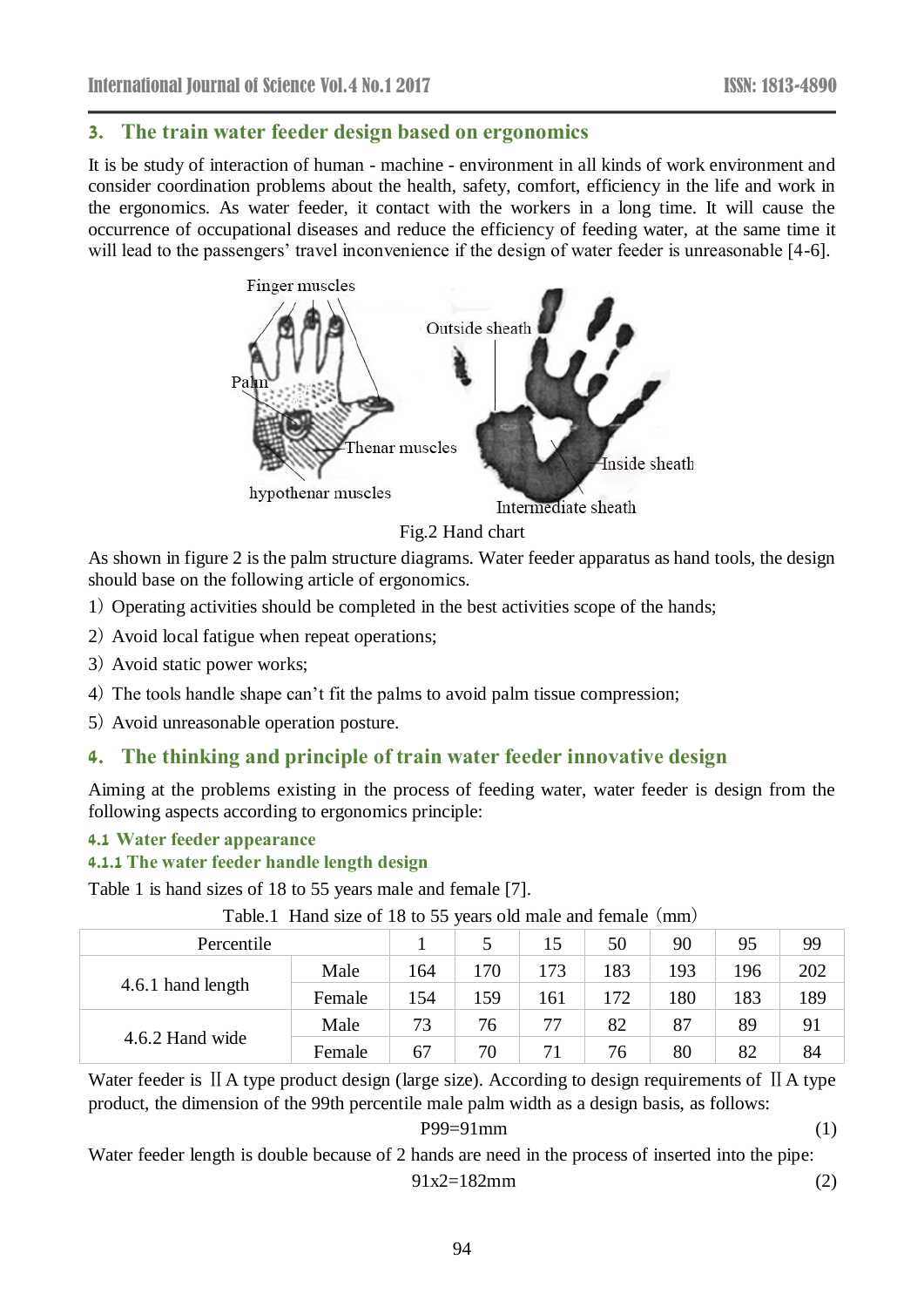Considering easy to grasp on working, dynamic correction size setting of 38 mm, so the length of handle parts:

$$
L=220mm
$$
 (3)

#### **4.1.2 The water feeder handle diameter design**

Water feeder is gripping tool, it is more appropriate that the diameter value 30 -40 mm based on experience. It value of 35 mm considering both men and women;

### **4.1.3 The water feeder handle surface treatment**

Handle adopts the knurled surface treatment in order to prevent slide and increase the friction when inserted into the injection port and commute from hands.

Considering the processing cost, the handle shape is simple column.

#### **4.2 Buckle structure design of water feeder**

It caused local static force on their hands because of water labor holding pipe to prevent slide in the process of feeding water. From figure 1, It be seen that their operation position is unreasonable, it will bring to their occupational disease, and the water out once the pipe sliding, not only waste water but also worsen their work environment. Therefore, buckle structure is designed according to tribology principles. It is shown in figure 3. Water feeder buckle against the outer wall of water injection pipe under the action of gravity, the structural design liberated workers hands and prevent the water pipe sliding in the process of feeding water.







Fig.3 Buckle structure Fig.4 Switch structure Fig.5 Connecting structure

#### **4.3 Switch structure design**

The figure 4 is switch structure. It is very good to avoid pinch the pipe head and water flow out when ran to the water station and ran back to water plug. Round plate's diameter is equal to inner diameter of water pipe. Water is shut down when round plate and handle coaxial parallel direction and water is open when their axis direction is vertical. The structure is very good for water free switch, saving water resources.

#### **4.4 Connecting structure of water feeder with rubber pipe**

As shown in figure 5 is connecting structure of water feeder with rubber pipe, this device can prevent shedding of rubber hose, also easy to replace rubber hose. Figure 6 is water feeder and figure 7 is assembly drawing.





Fig.6 Water feeder Fig.7 Assembly drawing